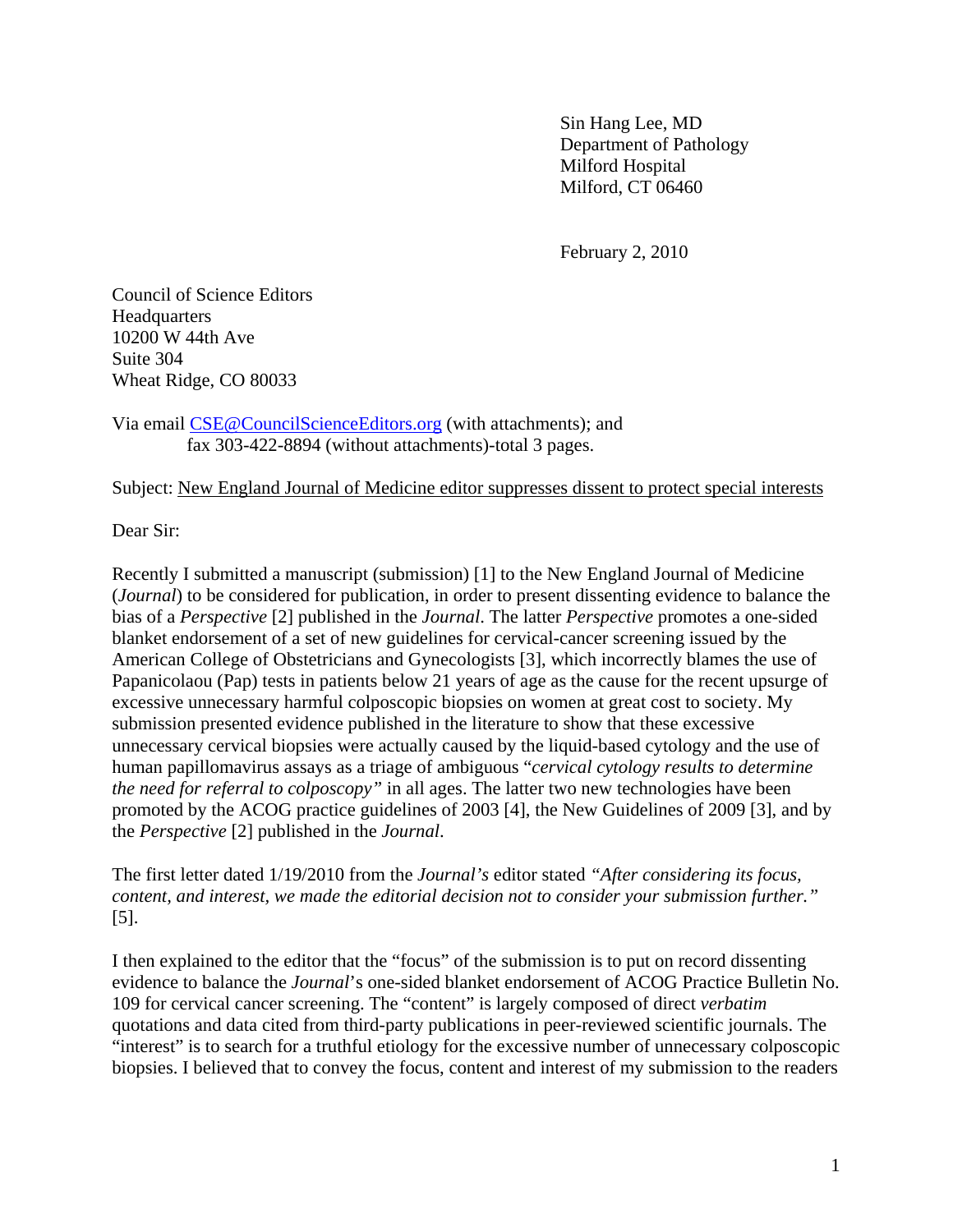is consistent with the *Journal's* stated "mission to publish current, authoritative, and unbiased information about advances in medical research".[6]

Without challenging my explanation in science or in fact, the editor wrote in a letter dated 1/26/2010 *"Due to the volume of submissions, we must decline over 92 percent of the manuscripts that we receive. Please consider this our final decision.*" [7]. The reasoning of rejection as stated in the two editorial letters [5, 7] lacks consistency, and is grossly disingenuous. Such practice is highly unusual among editors of natural science journals.

The atypical editorial practice in this incidence has raised the possibility that the *Journal* might be under pressure to protect certain groups with special interest in maintaining HPV assays as the triage of ambiguous Pap test results to colposcopic biopsies even when such triage leads to unnecessary cervical biopsies, while using "over use of Pap tests in young women" as the scapegoat for the current practice of excessive unnecessary cervical biopsies. About 6 years earlier, the *Journal* published a highly influential article in 2003 which stated "*The commercially available Hybrid Capture II (Digene) high-risk HPV test includes all of the types we have classified as high-risk types except types 26, 53, 66, 73, and 82.*" without informing the readers that at least 3 of the authors of that article received consulting fees from or served on the advisory board of Digene Corporation [8]. The latter publication played a pivotal role in endorsing the 2003 ACOG guidelines to promote Digene HPV assays as the triage of ambiguous cytology results, which in turn augmented the recent upsurge of excessive unnecessary colposcopic biopsies in the United States. Since the New England Journal of Medicine is possibly the most prestigious medical journal in North America [9] and a leading member journal of the Council, I am requesting that the Council consider an enquiry into such atypical editorial practice of the *Journal* to maintain its historical reputation.

I am a full-time hospital-based pathologist receiving a fixed annual salary. I have recently formed a company (www.hifidna.com) specializing in transferring the Sanger DNA sequencing technology to clinical laboratories to increase the specificity of HPV detection and genotyping.

Thank you for reading this letter and the attached references.

Sincerely,

Sin Hang Lee, MD Pathologist, Milford Hospital

Email: [sinhang.lee@milfordhospital.org](mailto:sinhang.lee@milfordhospital.org) Fax 203 876-4548